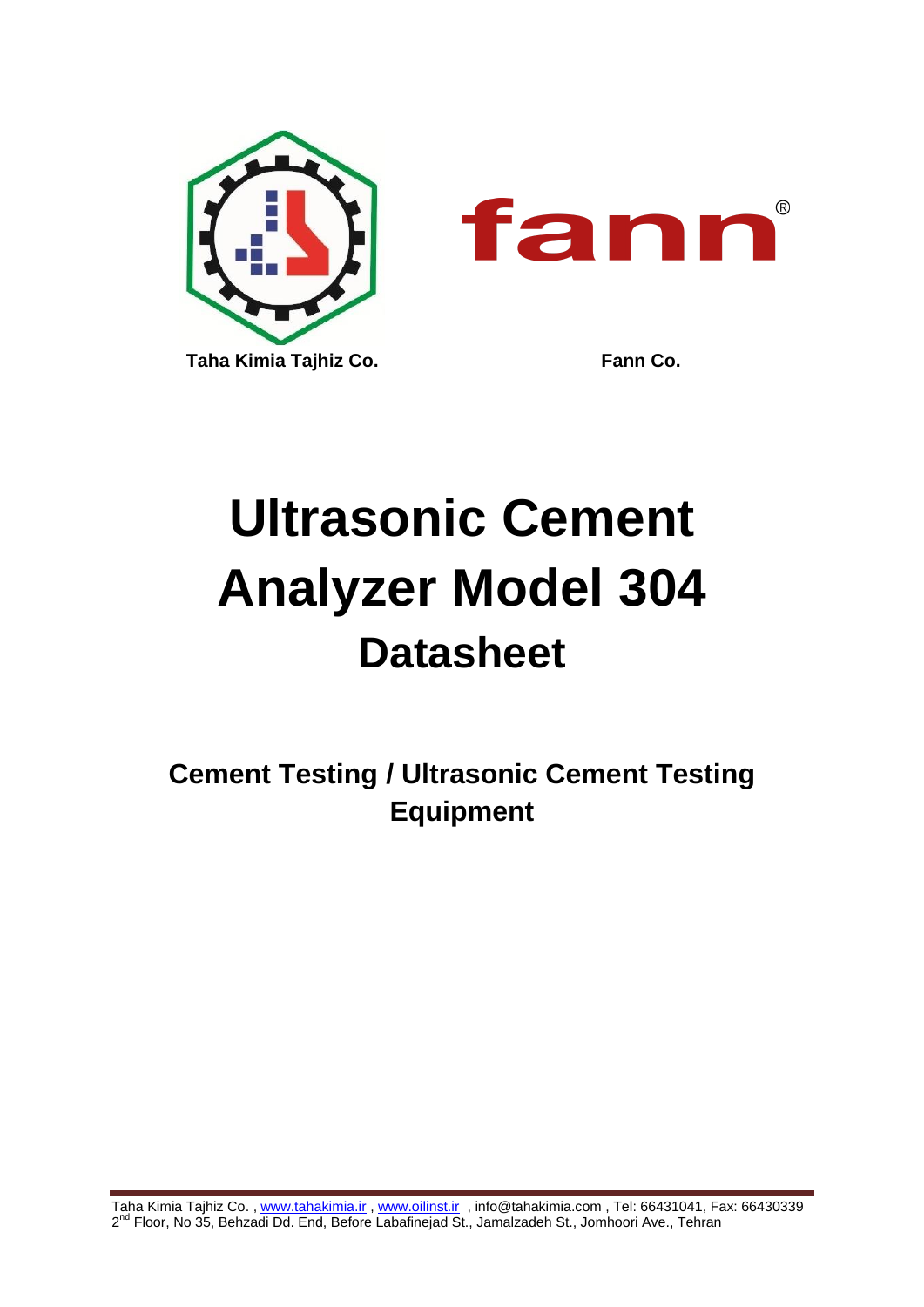# **Ultrasonic Cement Analyzer Model 304**



#### **Description**

The Ultrasonic Cement Analyzer (UCA) offers a nondestructive method for measuring the compressive strength of cement. The UCA applies an ultrasonic pulse to a cement slurry and measures the change in velocity as the ultrasonic signal travels through the slurry and cures. These ultrasonic velocity measurements are correlated to the cement's compressive strength. The UCA system consists of the following:

- Processor, control software, monitor and keyboard
- Pressure controller
- **Autoclave**

# **Application**

The UCA continuously monitors the strength development trend of cement compositions while the cement is curing. The user can determine the initial set time and the wait-on-cement (WOC) time of a cement slurry. This test data is useful for planning a cementing schedule for a well.

# **Advantages**

- Measures up to 8 samples simultaneously with additional autoclaves
- • Individually controls and monitors autoclaves, up to 8
- • Displays real-time graph for monitoring slurry quality
- Records and displays signals (events) when sample reaches user-defined strength and time values, up to four each
- Remote control via LAN, Intranet, or Internet
- Network-enabled for email reports and test monitoring via LAN
- Start Wizard gives step-by-step instructions and key reminders to prevent errors and missed steps
- • Stores unlimited amount of test data